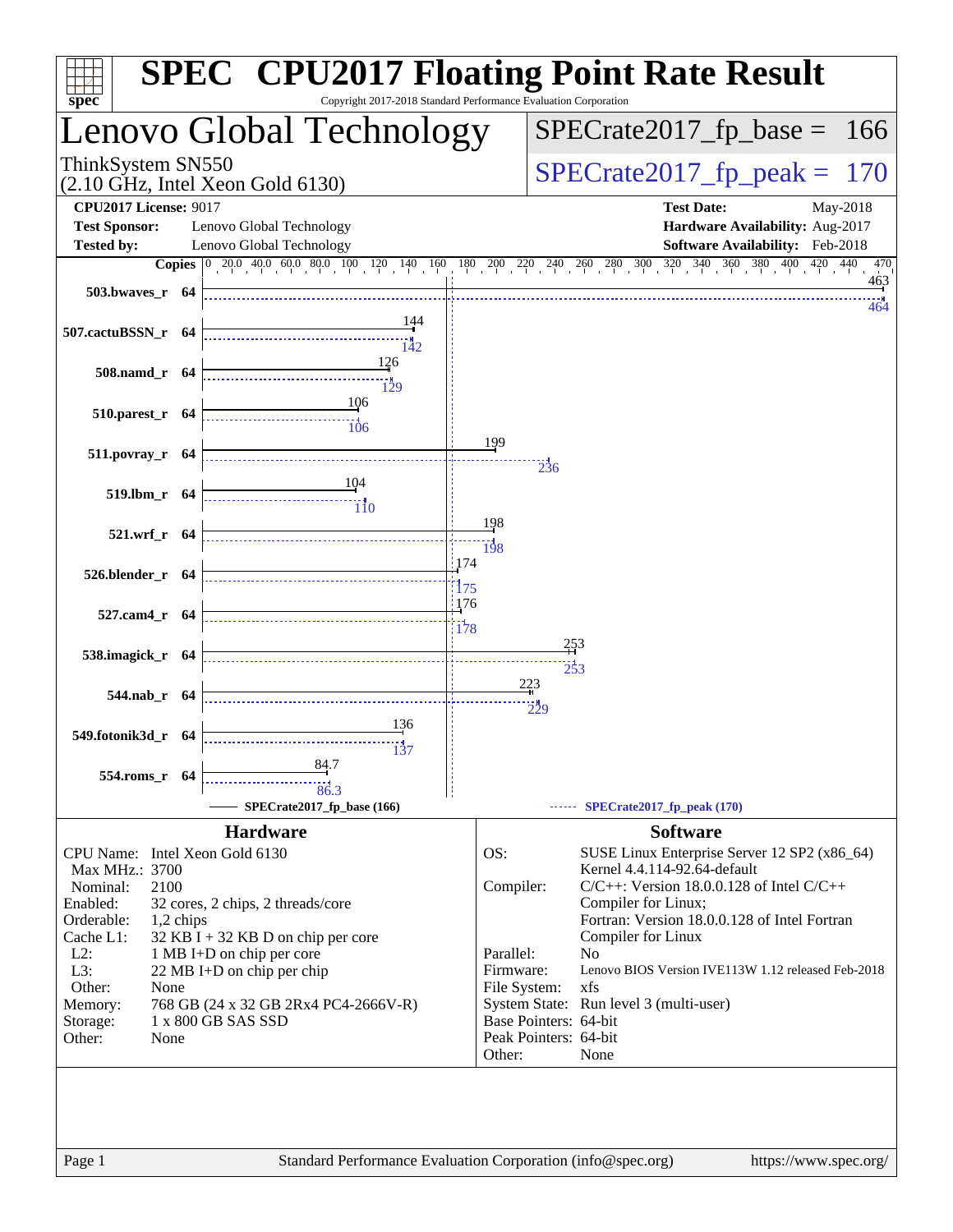

Copyright 2017-2018 Standard Performance Evaluation Corporation

# Lenovo Global Technology

(2.10 GHz, Intel Xeon Gold 6130)

ThinkSystem SN550<br>  $(2.10 \text{ GHz})$  Intel Xeon Gold 6130)

 $SPECTate2017_fp\_base = 166$ 

**[Test Sponsor:](http://www.spec.org/auto/cpu2017/Docs/result-fields.html#TestSponsor)** Lenovo Global Technology **[Hardware Availability:](http://www.spec.org/auto/cpu2017/Docs/result-fields.html#HardwareAvailability)** Aug-2017 **[Tested by:](http://www.spec.org/auto/cpu2017/Docs/result-fields.html#Testedby)** Lenovo Global Technology **[Software Availability:](http://www.spec.org/auto/cpu2017/Docs/result-fields.html#SoftwareAvailability)** Feb-2018

**[CPU2017 License:](http://www.spec.org/auto/cpu2017/Docs/result-fields.html#CPU2017License)** 9017 **[Test Date:](http://www.spec.org/auto/cpu2017/Docs/result-fields.html#TestDate)** May-2018

#### **[Results Table](http://www.spec.org/auto/cpu2017/Docs/result-fields.html#ResultsTable)**

|                          | <b>Base</b>   |                |       |                |              | <b>Peak</b>    |       |               |                |              |                |              |                |              |
|--------------------------|---------------|----------------|-------|----------------|--------------|----------------|-------|---------------|----------------|--------------|----------------|--------------|----------------|--------------|
| <b>Benchmark</b>         | <b>Copies</b> | <b>Seconds</b> | Ratio | <b>Seconds</b> | <b>Ratio</b> | <b>Seconds</b> | Ratio | <b>Copies</b> | <b>Seconds</b> | <b>Ratio</b> | <b>Seconds</b> | <b>Ratio</b> | <b>Seconds</b> | <b>Ratio</b> |
| 503.bwayes_r             | 64            | 1385           | 463   | 1386           | 463          | 1387           | 463   | 64            | 1387           | 463          | 1384           | 464          | 1383           | 464          |
| 507.cactuBSSN r          | 64            | 563            | 144   | 565            | 144          | 566            | 143   | 64            | 573            | 141          | 569            | <b>142</b>   | 568            | 143          |
| $508$ .namd $r$          | 64            | 477            | 127   | 481            | 126          | 482            | 126   | 64            | 476            | 128          | 471            | 129          | 470            | 129          |
| 510.parest_r             | 64            | 1577           | 106   | 1581           | 106          | 1583           | 106   | 64            | 1582           | 106          | 1576           | 106          | 1577           | <b>106</b>   |
| 511.povray_r             | 64            | 748            | 200   | 751            | 199          | 751            | 199   | 64            | 635            | 235          | 634            | 236          | 634            | 236          |
| 519.lbm r                | 64            | 648            | 104   | 649            | 104          | 650            | 104   | 64            | 612            | 110          | 611            | <b>110</b>   | 609            | 111          |
| $521$ .wrf r             | 64            | 725            | 198   | 724            | 198          | 722            | 199   | 64            | 725            | 198          | 724            | <b>198</b>   | 723            | 198          |
| 526.blender r            | 64            | 562            | 174   | 562            | 174          | 563            | 173   | 64            | 560            | 174          | 557            | 175          | 558            | <b>175</b>   |
| 527.cam4 r               | 64            | 636            | 176   | 637            | 176          | 636            | 176   | 64            | 629            | 178          | 629            | 178          | 628            | 178          |
| 538.imagick_r            | 64            | 628            | 254   | 639            | 249          | 629            | 253   | 64            | 628            | 253          | 628            | 253          | 628            | 253          |
| $544$ .nab r             | 64            | 480            | 225   | 484            | 222          | 483            | 223   | 64            | 471            | 229          | 471            | 229          | 473            | 228          |
| 549.fotonik3d r          | 64            | 1830           | 136   | 1828           | 136          | 1829           | 136   | 64            | 1826           | 137          | 1827           | 136          | 1827           | 137          |
| $554$ .roms $r$          | 64            | 1201           | 84.7  | 1207           | 84.3         | 1201           | 84.7  | 64            | 1178           | 86.3         | 1179           | 86.3         | 1174           | 86.6         |
| $SPECrate2017$ fp base = |               |                | 166   |                |              |                |       |               |                |              |                |              |                |              |

**[SPECrate2017\\_fp\\_peak =](http://www.spec.org/auto/cpu2017/Docs/result-fields.html#SPECrate2017fppeak) 170**

Results appear in the [order in which they were run.](http://www.spec.org/auto/cpu2017/Docs/result-fields.html#RunOrder) Bold underlined text [indicates a median measurement.](http://www.spec.org/auto/cpu2017/Docs/result-fields.html#Median)

#### **[Submit Notes](http://www.spec.org/auto/cpu2017/Docs/result-fields.html#SubmitNotes)**

 The numactl mechanism was used to bind copies to processors. The config file option 'submit' was used to generate numactl commands to bind each copy to a specific processor. For details, please see the config file.

#### **[Operating System Notes](http://www.spec.org/auto/cpu2017/Docs/result-fields.html#OperatingSystemNotes)**

Stack size set to unlimited using "ulimit -s unlimited"

#### **[General Notes](http://www.spec.org/auto/cpu2017/Docs/result-fields.html#GeneralNotes)**

Environment variables set by runcpu before the start of the run: LD\_LIBRARY\_PATH = "/home/cpu2017.1.0.2.ic18.0/lib/ia32:/home/cpu2017.1.0.2.ic18.0/lib/intel64" LD\_LIBRARY\_PATH = "\$LD\_LIBRARY\_PATH:/home/cpu2017.1.0.2.ic18.0/je5.0.1-32:/home/cpu2017.1.0.2.ic18.0/je5.0.1-64" Binaries compiled on a system with 1x Intel Core i7-4790 CPU + 32GB RAM memory using Redhat Enterprise Linux 7.4 Transparent Huge Pages enabled by default Prior to runcpu invocation Filesystem page cache synced and cleared with: sync; echo 3> /proc/sys/vm/drop\_caches runcpu command invoked through numactl i.e.: numactl --interleave=all runcpu <etc> Yes: The test sponsor attests, as of date of publication, that CVE-2017-5754 (Meltdown) is mitigated in the system as tested and documented.

**(Continued on next page)**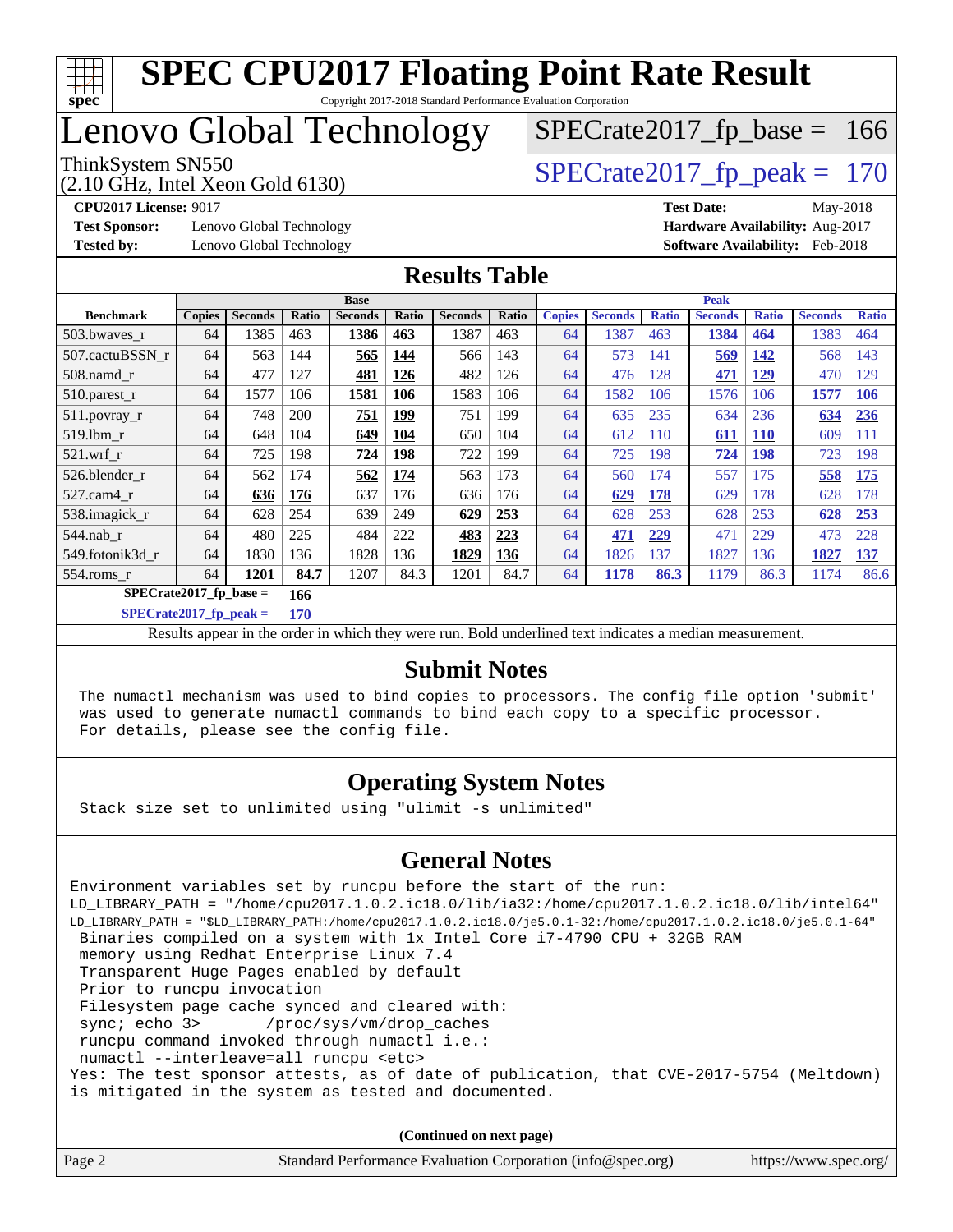

Copyright 2017-2018 Standard Performance Evaluation Corporation

# Lenovo Global Technology

ThinkSystem SN550<br>  $(2.10 \text{ GHz})$  Intel Yean Gold 6130)

 $SPECTate2017_fp\_base = 166$ 

(2.10 GHz, Intel Xeon Gold 6130)

**[Test Sponsor:](http://www.spec.org/auto/cpu2017/Docs/result-fields.html#TestSponsor)** Lenovo Global Technology **[Hardware Availability:](http://www.spec.org/auto/cpu2017/Docs/result-fields.html#HardwareAvailability)** Aug-2017 **[Tested by:](http://www.spec.org/auto/cpu2017/Docs/result-fields.html#Testedby)** Lenovo Global Technology **[Software Availability:](http://www.spec.org/auto/cpu2017/Docs/result-fields.html#SoftwareAvailability)** Feb-2018

**[CPU2017 License:](http://www.spec.org/auto/cpu2017/Docs/result-fields.html#CPU2017License)** 9017 **[Test Date:](http://www.spec.org/auto/cpu2017/Docs/result-fields.html#TestDate)** May-2018

#### **[General Notes \(Continued\)](http://www.spec.org/auto/cpu2017/Docs/result-fields.html#GeneralNotes)**

Yes: The test sponsor attests, as of date of publication, that CVE-2017-5753 (Spectre variant 1) is mitigated in the system as tested and documented. Yes: The test sponsor attests, as of date of publication, that CVE-2017-5715 (Spectre variant 2) is mitigated in the system as tested and documented.

#### **[Platform Notes](http://www.spec.org/auto/cpu2017/Docs/result-fields.html#PlatformNotes)**

Page 3 Standard Performance Evaluation Corporation [\(info@spec.org\)](mailto:info@spec.org) <https://www.spec.org/> BIOS configuration: Choose Operating Mode set to Maximum Performance DCU Streamer Prefetcher set to Disable SNC set to Enable MONITOR/MWAIT set to Enable LLC dead line alloc set to Disable Sysinfo program /home/cpu2017.1.0.2.ic18.0/bin/sysinfo Rev: r5797 of 2017-06-14 96c45e4568ad54c135fd618bcc091c0f running on SN550 Tue May 29 09:38:43 2018 SUT (System Under Test) info as seen by some common utilities. For more information on this section, see <https://www.spec.org/cpu2017/Docs/config.html#sysinfo> From /proc/cpuinfo model name : Intel(R) Xeon(R) Gold 6130 CPU @ 2.10GHz 2 "physical id"s (chips) 64 "processors" cores, siblings (Caution: counting these is hw and system dependent. The following excerpts from /proc/cpuinfo might not be reliable. Use with caution.) cpu cores : 16 siblings : 32 physical 0: cores 0 1 2 3 4 5 6 7 8 9 10 11 12 13 14 15 physical 1: cores 0 1 2 3 4 5 6 7 8 9 10 11 12 13 14 15 From lscpu: Architecture: x86\_64 CPU op-mode(s): 32-bit, 64-bit Byte Order: Little Endian  $CPU(s):$  64 On-line CPU(s) list: 0-63 Thread(s) per core: 2 Core(s) per socket: 16 Socket(s): 2 NUMA node(s): 4 Vendor ID: GenuineIntel CPU family: 6 Model: 85 Model name: Intel(R) Xeon(R) Gold 6130 CPU @ 2.10GHz **(Continued on next page)**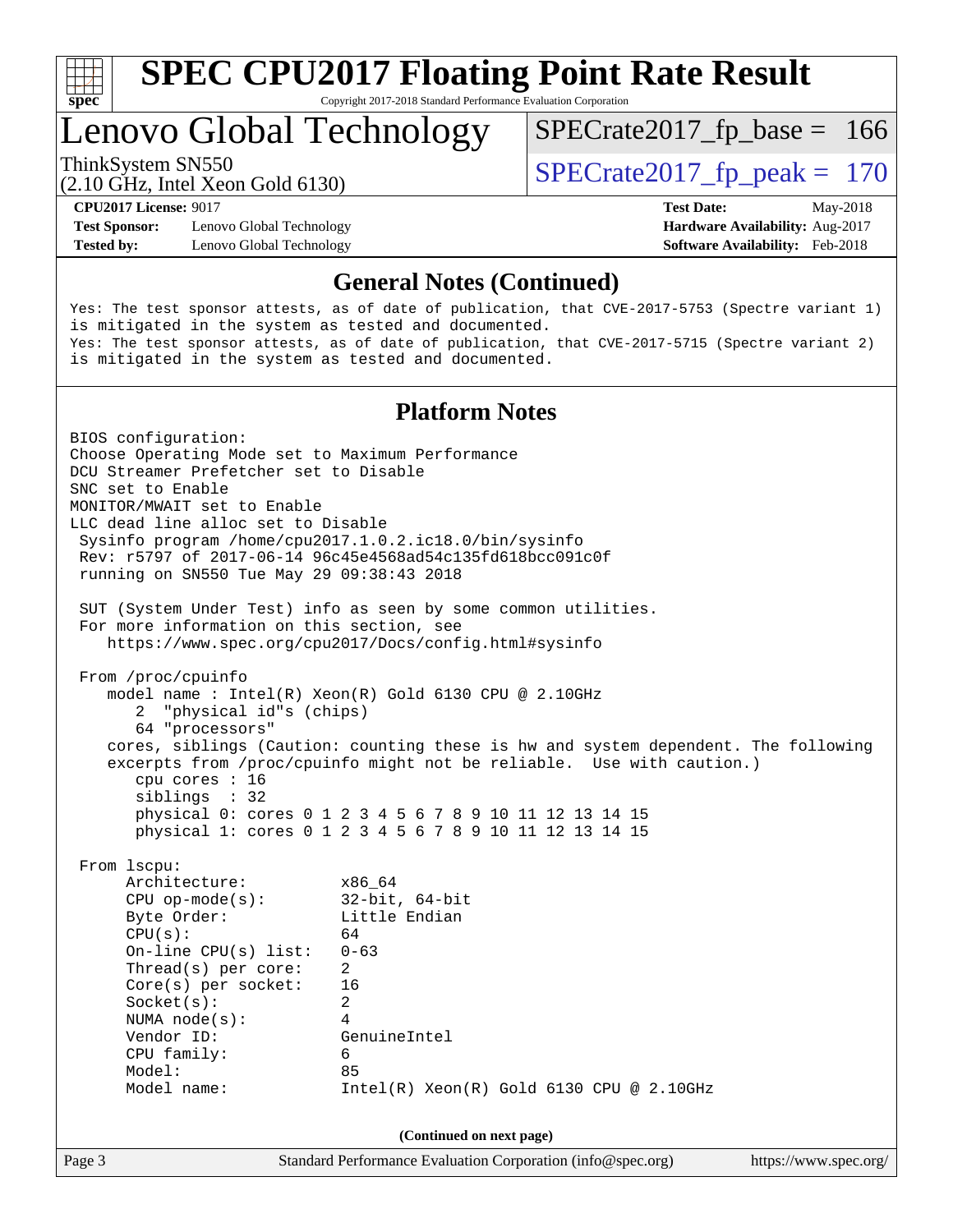

Copyright 2017-2018 Standard Performance Evaluation Corporation

Lenovo Global Technology

ThinkSystem SN550<br>  $(2.10 \text{ GHz})$  Intel Xeon Gold 6130)

 $SPECTate2017_fp\_base = 166$ 

**[Test Sponsor:](http://www.spec.org/auto/cpu2017/Docs/result-fields.html#TestSponsor)** Lenovo Global Technology **[Hardware Availability:](http://www.spec.org/auto/cpu2017/Docs/result-fields.html#HardwareAvailability)** Aug-2017 **[Tested by:](http://www.spec.org/auto/cpu2017/Docs/result-fields.html#Testedby)** Lenovo Global Technology **[Software Availability:](http://www.spec.org/auto/cpu2017/Docs/result-fields.html#SoftwareAvailability)** Feb-2018

(2.10 GHz, Intel Xeon Gold 6130)

**[CPU2017 License:](http://www.spec.org/auto/cpu2017/Docs/result-fields.html#CPU2017License)** 9017 **[Test Date:](http://www.spec.org/auto/cpu2017/Docs/result-fields.html#TestDate)** May-2018

### **[Platform Notes \(Continued\)](http://www.spec.org/auto/cpu2017/Docs/result-fields.html#PlatformNotes)**

| Stepping:               | 4                                             |
|-------------------------|-----------------------------------------------|
| CPU MHz:                | 2095.078                                      |
| BogoMIPS:               | 4190.15                                       |
| Virtualization:         | $VT - x$                                      |
| L1d cache:              | 32K                                           |
| $L1i$ cache:            | 32K                                           |
| $L2$ cache:             | 1024K                                         |
| $L3$ cache:             | 22528K                                        |
| NUMA $node0$ $CPU(s)$ : | $0-3, 8-11, 32-35, 40-43$                     |
| NUMA $node1$ $CPU(s)$ : | $4-7, 12-15, 36-39, 44-47$                    |
| NUMA $node2$ $CPU(s)$ : | $16 - 19, 24 - 27, 48 - 51, 56 - 59$          |
| NUMA $node3$ $CPU(s)$ : | $20 - 23$ , $28 - 31$ , $52 - 55$ , $60 - 63$ |
|                         |                                               |

Flags: fpu vme de pse tsc msr pae mce cx8 apic sep mtrr pge mca cmov pat pse36 clflush dts acpi mmx fxsr sse sse2 ss ht tm pbe syscall nx pdpe1gb rdtscp lm constant\_tsc art arch\_perfmon pebs bts rep\_good nopl xtopology nonstop\_tsc aperfmperf eagerfpu pni pclmulqdq dtes64 monitor ds\_cpl vmx smx est tm2 ssse3 sdbg fma cx16 xtpr pdcm pcid dca sse4\_1 sse4\_2 x2apic movbe popcnt tsc\_deadline\_timer aes xsave avx f16c rdrand lahf\_lm abm 3dnowprefetch ida arat epb invpcid\_single pln pts dtherm intel\_pt rsb\_ctxsw spec\_ctrl retpoline kaiser tpr\_shadow vnmi flexpriority ept vpid fsgsbase tsc\_adjust bmi1 hle avx2 smep bmi2 erms invpcid rtm cqm mpx avx512f avx512dq rdseed adx smap clflushopt clwb avx512cd avx512bw avx512vl xsaveopt xsavec xgetbv1 cqm\_llc cqm\_occup\_llc

 /proc/cpuinfo cache data cache size : 22528 KB

Page 4 Standard Performance Evaluation Corporation [\(info@spec.org\)](mailto:info@spec.org) <https://www.spec.org/> From numactl --hardware WARNING: a numactl 'node' might or might not correspond to a physical chip. available: 4 nodes (0-3) node 0 cpus: 0 1 2 3 8 9 10 11 32 33 34 35 40 41 42 43 node 0 size: 193124 MB node 0 free: 192776 MB node 1 cpus: 4 5 6 7 12 13 14 15 36 37 38 39 44 45 46 47 node 1 size: 193521 MB node 1 free: 193159 MB node 2 cpus: 16 17 18 19 24 25 26 27 48 49 50 51 56 57 58 59 node 2 size: 193521 MB node 2 free: 193259 MB node 3 cpus: 20 21 22 23 28 29 30 31 52 53 54 55 60 61 62 63 node 3 size: 193518 MB node 3 free: 193258 MB node distances:<br>node 0 1 node 0 1 2 3 0: 10 11 21 21 1: 11 10 21 21 2: 21 21 10 11 3: 21 21 11 10 **(Continued on next page)**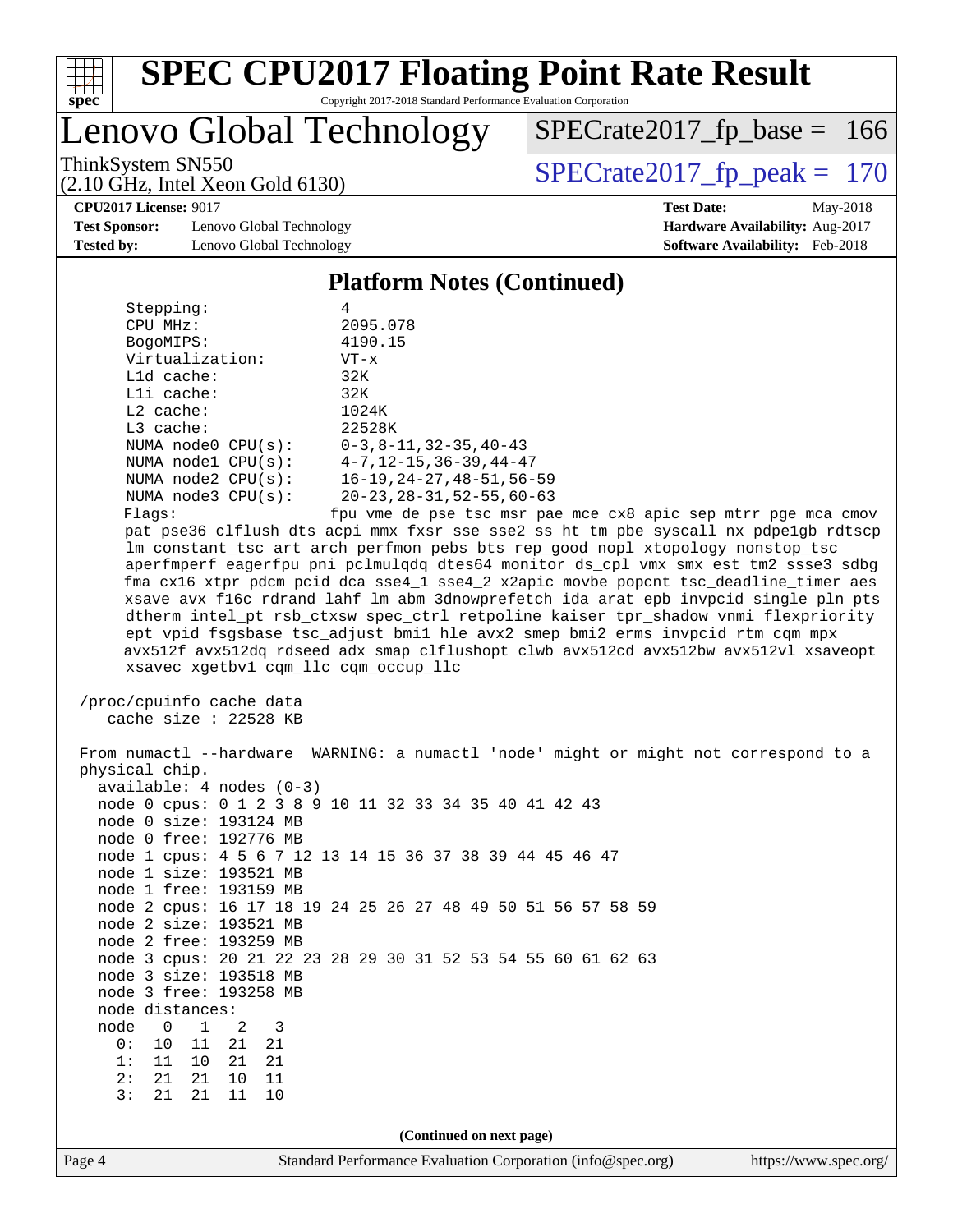

 Additional information from dmidecode follows. WARNING: Use caution when you interpret this section. The 'dmidecode' program reads system data which is "intended to allow hardware to be accurately determined", but the intent may not be met, as there are frequent changes to hardware, firmware, and the "DMTF SMBIOS" standard. BIOS Lenovo -[IVE113W-1.12]- 02/06/2018 Memory: 24x Samsung M393A4K40BB2-CTD 32 GB 2 rank 2666

(End of data from sysinfo program)

#### **[Compiler Version Notes](http://www.spec.org/auto/cpu2017/Docs/result-fields.html#CompilerVersionNotes)**

============================================================================== CC 519.1bm  $r(base)$  538.imagick  $r(base, peak)$  544.nab  $r(base)$ 

**(Continued on next page)**

Page 5 Standard Performance Evaluation Corporation [\(info@spec.org\)](mailto:info@spec.org) <https://www.spec.org/>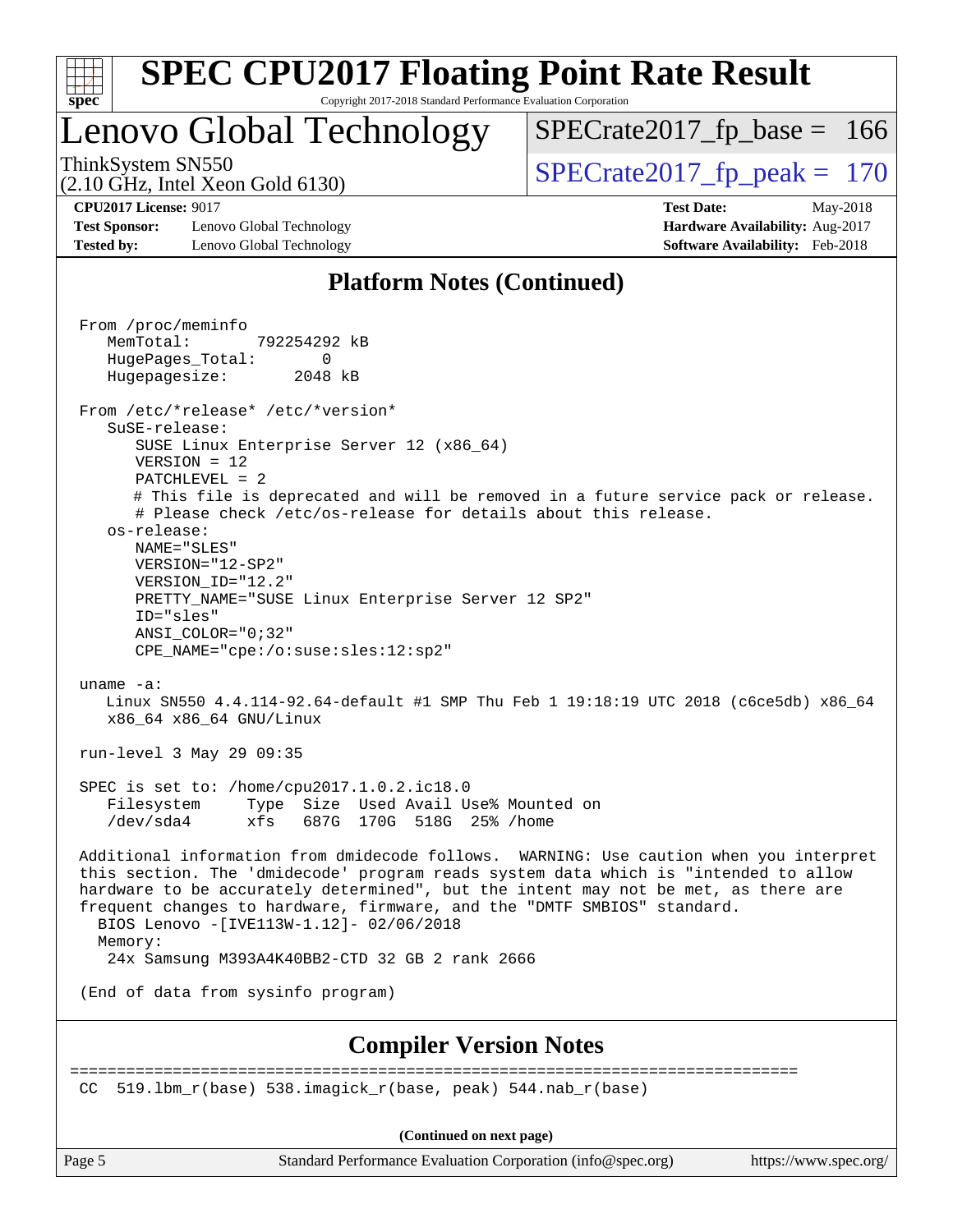| S<br>оe |  |  |  |  |
|---------|--|--|--|--|

Copyright 2017-2018 Standard Performance Evaluation Corporation

# Lenovo Global Technology

ThinkSystem SN550<br>  $(2.10 \text{ GHz})$  Intel Xeon Gold 6130)

[SPECrate2017\\_fp\\_base =](http://www.spec.org/auto/cpu2017/Docs/result-fields.html#SPECrate2017fpbase) 166

(2.10 GHz, Intel Xeon Gold 6130)

**[CPU2017 License:](http://www.spec.org/auto/cpu2017/Docs/result-fields.html#CPU2017License)** 9017 **[Test Date:](http://www.spec.org/auto/cpu2017/Docs/result-fields.html#TestDate)** May-2018 **[Test Sponsor:](http://www.spec.org/auto/cpu2017/Docs/result-fields.html#TestSponsor)** Lenovo Global Technology **[Hardware Availability:](http://www.spec.org/auto/cpu2017/Docs/result-fields.html#HardwareAvailability)** Aug-2017 [Tested by:](http://www.spec.org/auto/cpu2017/Docs/result-fields.html#Testedby) Lenovo Global Technology **[Software Availability:](http://www.spec.org/auto/cpu2017/Docs/result-fields.html#SoftwareAvailability)** Feb-2018

### **[Compiler Version Notes \(Continued\)](http://www.spec.org/auto/cpu2017/Docs/result-fields.html#CompilerVersionNotes)**

| Page 6                                                                                                                     | Standard Performance Evaluation Corporation (info@spec.org) | https://www.spec.org/ |
|----------------------------------------------------------------------------------------------------------------------------|-------------------------------------------------------------|-----------------------|
|                                                                                                                            | (Continued on next page)                                    |                       |
| 507.cactuBSSN r(base)<br>FC                                                                                                |                                                             |                       |
|                                                                                                                            |                                                             |                       |
| icc (ICC) 18.0.0 20170811<br>Copyright (C) 1985-2017 Intel Corporation. All rights reserved.                               |                                                             |                       |
| icpc (ICC) 18.0.0 20170811<br>Copyright (C) 1985-2017 Intel Corporation. All rights reserved.                              |                                                             |                       |
| $CC = 511. povray_r (peak) 526. blender_r (peak)$                                                                          |                                                             |                       |
| Copyright (C) 1985-2017 Intel Corporation. All rights reserved.                                                            |                                                             |                       |
| icpc (ICC) 18.0.0 20170811<br>Copyright (C) 1985-2017 Intel Corporation. All rights reserved.<br>icc (ICC) 18.0.0 20170811 |                                                             |                       |
| $CC$ 511.povray $r(base)$ 526.blender $r(base)$                                                                            |                                                             |                       |
| icpc (ICC) 18.0.0 20170811<br>Copyright (C) 1985-2017 Intel Corporation. All rights reserved.                              |                                                             |                       |
| CXXC 508.namd_r(peak) 510.parest_r(peak)                                                                                   |                                                             |                       |
| Copyright (C) 1985-2017 Intel Corporation. All rights reserved.                                                            |                                                             |                       |
| ----------------------<br>icpc (ICC) 18.0.0 20170811                                                                       |                                                             |                       |
| $CXXC 508.namd_r(base) 510.parest_r(base)$                                                                                 |                                                             |                       |
| icc (ICC) 18.0.0 20170811<br>Copyright (C) 1985-2017 Intel Corporation. All rights reserved.                               |                                                             |                       |
| $519.1bm_r(peak) 544.nab_r(peak)$<br>CC.<br>---------                                                                      |                                                             |                       |
| _________________                                                                                                          |                                                             |                       |
| icc (ICC) 18.0.0 20170811<br>Copyright (C) 1985-2017 Intel Corporation. All rights reserved.                               |                                                             |                       |
|                                                                                                                            |                                                             |                       |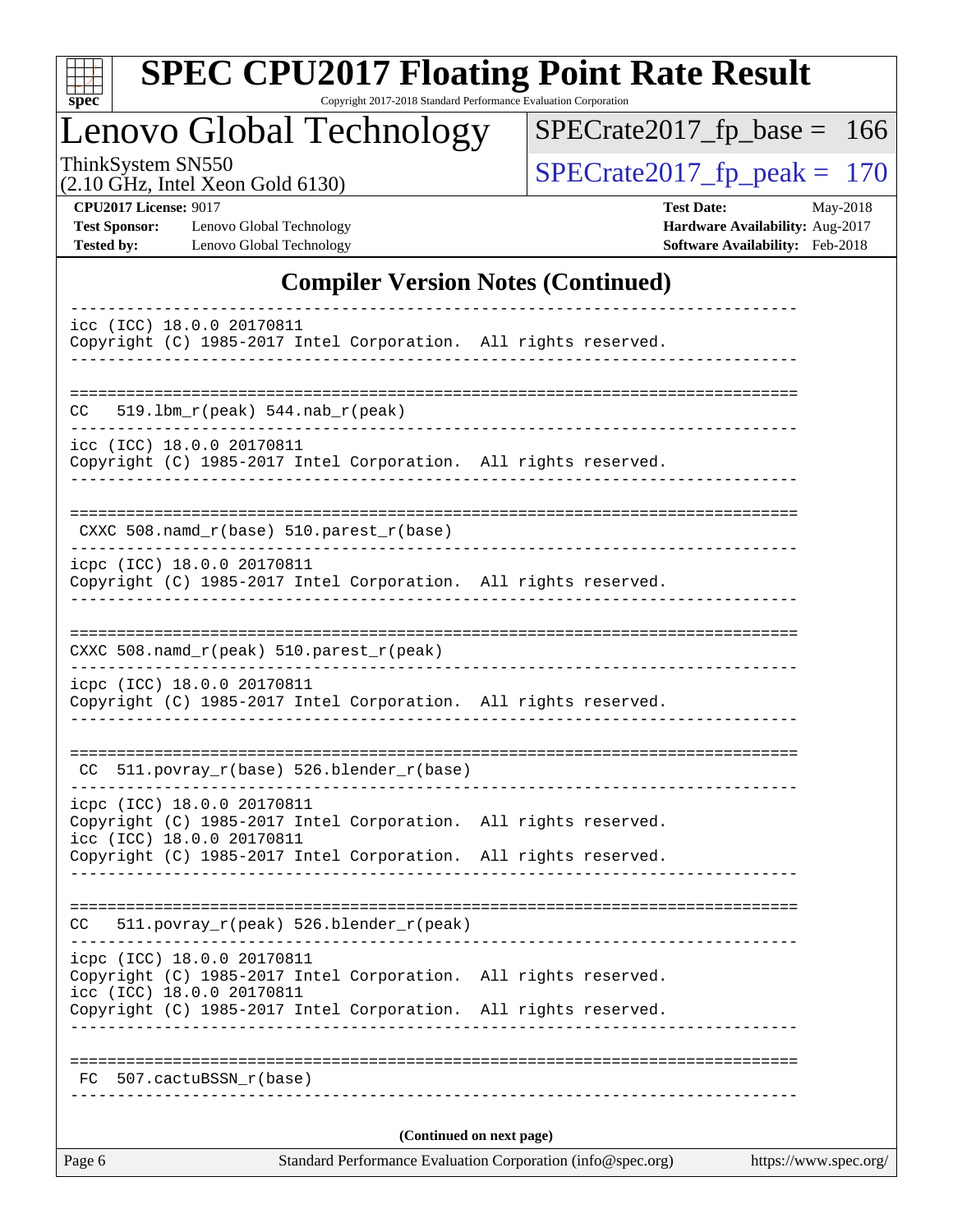

Copyright 2017-2018 Standard Performance Evaluation Corporation

# Lenovo Global Technology

ThinkSystem SN550<br>  $(2.10 \text{ GHz})$  Intel Xeon Gold 6130)

[SPECrate2017\\_fp\\_base =](http://www.spec.org/auto/cpu2017/Docs/result-fields.html#SPECrate2017fpbase) 166

(2.10 GHz, Intel Xeon Gold 6130)

**[CPU2017 License:](http://www.spec.org/auto/cpu2017/Docs/result-fields.html#CPU2017License)** 9017 **[Test Date:](http://www.spec.org/auto/cpu2017/Docs/result-fields.html#TestDate)** May-2018 **[Test Sponsor:](http://www.spec.org/auto/cpu2017/Docs/result-fields.html#TestSponsor)** Lenovo Global Technology **[Hardware Availability:](http://www.spec.org/auto/cpu2017/Docs/result-fields.html#HardwareAvailability)** Aug-2017 **[Tested by:](http://www.spec.org/auto/cpu2017/Docs/result-fields.html#Testedby)** Lenovo Global Technology **[Software Availability:](http://www.spec.org/auto/cpu2017/Docs/result-fields.html#SoftwareAvailability)** Feb-2018

### **[Compiler Version Notes \(Continued\)](http://www.spec.org/auto/cpu2017/Docs/result-fields.html#CompilerVersionNotes)**

| icpc (ICC) 18.0.0 20170811<br>Copyright (C) 1985-2017 Intel Corporation. All rights reserved.<br>icc (ICC) 18.0.0 20170811<br>Copyright (C) 1985-2017 Intel Corporation. All rights reserved.<br>ifort (IFORT) 18.0.0 20170811<br>Copyright (C) 1985-2017 Intel Corporation. All rights reserved. | ________________          |                          |  |
|---------------------------------------------------------------------------------------------------------------------------------------------------------------------------------------------------------------------------------------------------------------------------------------------------|---------------------------|--------------------------|--|
| FC 507.cactuBSSN_r(peak)                                                                                                                                                                                                                                                                          |                           |                          |  |
| icpc (ICC) 18.0.0 20170811<br>Copyright (C) 1985-2017 Intel Corporation. All rights reserved.<br>icc (ICC) 18.0.0 20170811<br>Copyright (C) 1985-2017 Intel Corporation. All rights reserved.                                                                                                     |                           |                          |  |
| ifort (IFORT) 18.0.0 20170811<br>Copyright (C) 1985-2017 Intel Corporation. All rights reserved.                                                                                                                                                                                                  |                           |                          |  |
| FC 503.bwaves_r(base, peak) 549.fotonik3d_r(base, peak) 554.roms_r(base)<br>--------------------------------<br>ifort (IFORT) 18.0.0 20170811<br>Copyright (C) 1985-2017 Intel Corporation. All rights reserved.                                                                                  |                           |                          |  |
| $FC 554.rows_r (peak)$                                                                                                                                                                                                                                                                            |                           |                          |  |
| ifort (IFORT) 18.0.0 20170811<br>Copyright (C) 1985-2017 Intel Corporation. All rights reserved.                                                                                                                                                                                                  | ------------------------- |                          |  |
| $CC$ 521.wrf_r(base) 527.cam4_r(base)                                                                                                                                                                                                                                                             |                           |                          |  |
| ifort (IFORT) 18.0.0 20170811<br>Copyright (C) 1985-2017 Intel Corporation. All rights reserved.<br>icc (ICC) 18.0.0 20170811<br>Copyright (C) 1985-2017 Intel Corporation. All rights reserved.                                                                                                  |                           |                          |  |
| 521.wrf_r(peak) 527.cam4_r(peak)<br>CC.                                                                                                                                                                                                                                                           |                           |                          |  |
| ifort (IFORT) 18.0.0 20170811<br>Copyright (C) 1985-2017 Intel Corporation. All rights reserved.                                                                                                                                                                                                  |                           |                          |  |
|                                                                                                                                                                                                                                                                                                   |                           | (Continued on next page) |  |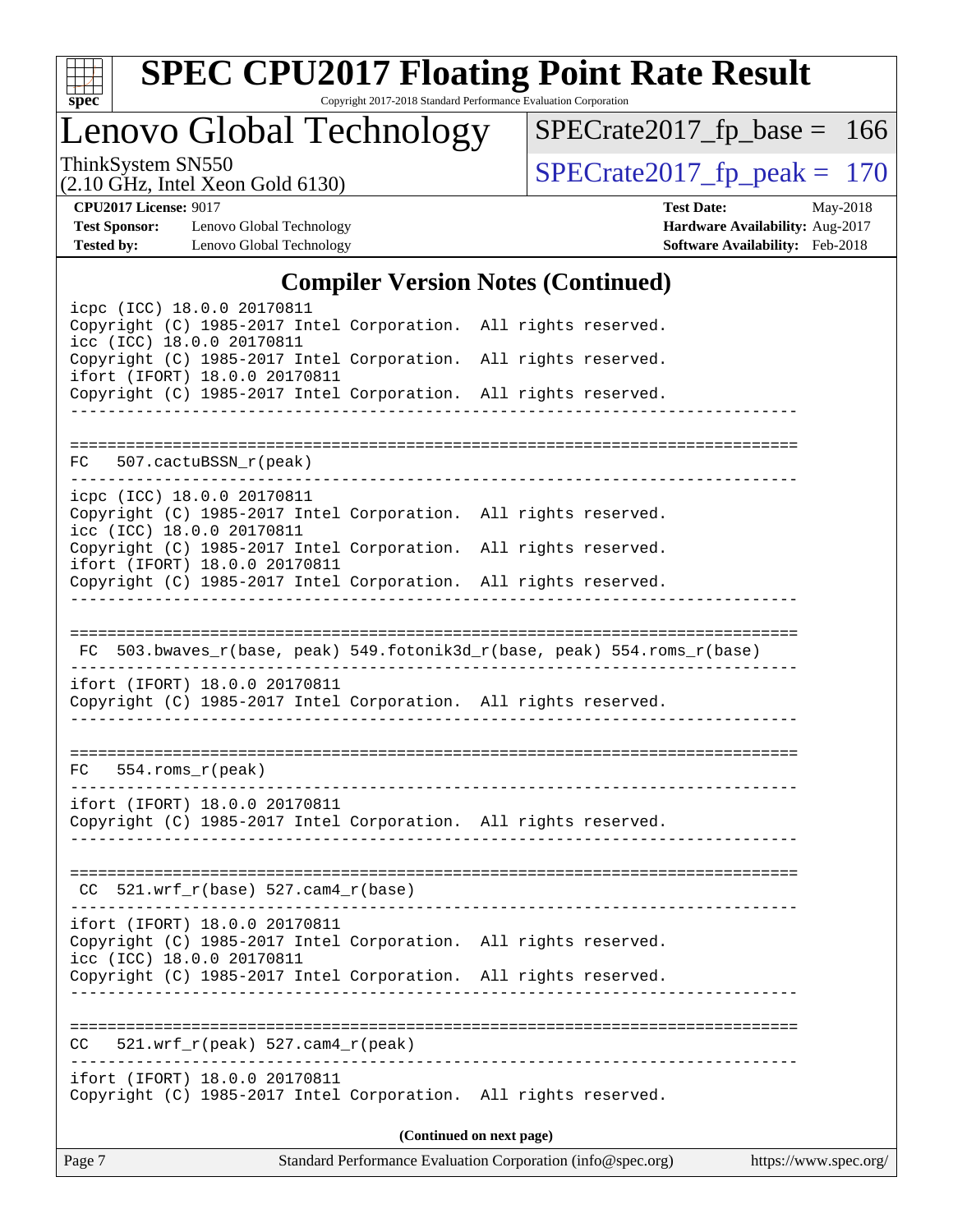

#### **[SPEC CPU2017 Floating Point Rate Result](http://www.spec.org/auto/cpu2017/Docs/result-fields.html#SPECCPU2017FloatingPointRateResult)** Copyright 2017-2018 Standard Performance Evaluation Corporation

# Lenovo Global Technology

ThinkSystem SN550<br>  $(2.10 \text{ GHz})$  Intel Xeon Gold 6130)  $SPECTate2017_fp\_base = 166$ 

(2.10 GHz, Intel Xeon Gold 6130)

**[Test Sponsor:](http://www.spec.org/auto/cpu2017/Docs/result-fields.html#TestSponsor)** Lenovo Global Technology **[Hardware Availability:](http://www.spec.org/auto/cpu2017/Docs/result-fields.html#HardwareAvailability)** Aug-2017 **[Tested by:](http://www.spec.org/auto/cpu2017/Docs/result-fields.html#Testedby)** Lenovo Global Technology **[Software Availability:](http://www.spec.org/auto/cpu2017/Docs/result-fields.html#SoftwareAvailability)** Feb-2018

**[CPU2017 License:](http://www.spec.org/auto/cpu2017/Docs/result-fields.html#CPU2017License)** 9017 **[Test Date:](http://www.spec.org/auto/cpu2017/Docs/result-fields.html#TestDate)** May-2018

### **[Compiler Version Notes \(Continued\)](http://www.spec.org/auto/cpu2017/Docs/result-fields.html#CompilerVersionNotes)**

icc (ICC) 18.0.0 20170811 Copyright (C) 1985-2017 Intel Corporation. All rights reserved. ------------------------------------------------------------------------------

## **[Base Compiler Invocation](http://www.spec.org/auto/cpu2017/Docs/result-fields.html#BaseCompilerInvocation)**

[C benchmarks](http://www.spec.org/auto/cpu2017/Docs/result-fields.html#Cbenchmarks):

[icc](http://www.spec.org/cpu2017/results/res2018q2/cpu2017-20180612-06965.flags.html#user_CCbase_intel_icc_18.0_66fc1ee009f7361af1fbd72ca7dcefbb700085f36577c54f309893dd4ec40d12360134090235512931783d35fd58c0460139e722d5067c5574d8eaf2b3e37e92)

[C++ benchmarks:](http://www.spec.org/auto/cpu2017/Docs/result-fields.html#CXXbenchmarks) [icpc](http://www.spec.org/cpu2017/results/res2018q2/cpu2017-20180612-06965.flags.html#user_CXXbase_intel_icpc_18.0_c510b6838c7f56d33e37e94d029a35b4a7bccf4766a728ee175e80a419847e808290a9b78be685c44ab727ea267ec2f070ec5dc83b407c0218cded6866a35d07)

[Fortran benchmarks](http://www.spec.org/auto/cpu2017/Docs/result-fields.html#Fortranbenchmarks): [ifort](http://www.spec.org/cpu2017/results/res2018q2/cpu2017-20180612-06965.flags.html#user_FCbase_intel_ifort_18.0_8111460550e3ca792625aed983ce982f94888b8b503583aa7ba2b8303487b4d8a21a13e7191a45c5fd58ff318f48f9492884d4413fa793fd88dd292cad7027ca)

[Benchmarks using both Fortran and C](http://www.spec.org/auto/cpu2017/Docs/result-fields.html#BenchmarksusingbothFortranandC): [ifort](http://www.spec.org/cpu2017/results/res2018q2/cpu2017-20180612-06965.flags.html#user_CC_FCbase_intel_ifort_18.0_8111460550e3ca792625aed983ce982f94888b8b503583aa7ba2b8303487b4d8a21a13e7191a45c5fd58ff318f48f9492884d4413fa793fd88dd292cad7027ca) [icc](http://www.spec.org/cpu2017/results/res2018q2/cpu2017-20180612-06965.flags.html#user_CC_FCbase_intel_icc_18.0_66fc1ee009f7361af1fbd72ca7dcefbb700085f36577c54f309893dd4ec40d12360134090235512931783d35fd58c0460139e722d5067c5574d8eaf2b3e37e92)

[Benchmarks using both C and C++](http://www.spec.org/auto/cpu2017/Docs/result-fields.html#BenchmarksusingbothCandCXX): [icpc](http://www.spec.org/cpu2017/results/res2018q2/cpu2017-20180612-06965.flags.html#user_CC_CXXbase_intel_icpc_18.0_c510b6838c7f56d33e37e94d029a35b4a7bccf4766a728ee175e80a419847e808290a9b78be685c44ab727ea267ec2f070ec5dc83b407c0218cded6866a35d07) [icc](http://www.spec.org/cpu2017/results/res2018q2/cpu2017-20180612-06965.flags.html#user_CC_CXXbase_intel_icc_18.0_66fc1ee009f7361af1fbd72ca7dcefbb700085f36577c54f309893dd4ec40d12360134090235512931783d35fd58c0460139e722d5067c5574d8eaf2b3e37e92)

[Benchmarks using Fortran, C, and C++:](http://www.spec.org/auto/cpu2017/Docs/result-fields.html#BenchmarksusingFortranCandCXX) [icpc](http://www.spec.org/cpu2017/results/res2018q2/cpu2017-20180612-06965.flags.html#user_CC_CXX_FCbase_intel_icpc_18.0_c510b6838c7f56d33e37e94d029a35b4a7bccf4766a728ee175e80a419847e808290a9b78be685c44ab727ea267ec2f070ec5dc83b407c0218cded6866a35d07) [icc](http://www.spec.org/cpu2017/results/res2018q2/cpu2017-20180612-06965.flags.html#user_CC_CXX_FCbase_intel_icc_18.0_66fc1ee009f7361af1fbd72ca7dcefbb700085f36577c54f309893dd4ec40d12360134090235512931783d35fd58c0460139e722d5067c5574d8eaf2b3e37e92) [ifort](http://www.spec.org/cpu2017/results/res2018q2/cpu2017-20180612-06965.flags.html#user_CC_CXX_FCbase_intel_ifort_18.0_8111460550e3ca792625aed983ce982f94888b8b503583aa7ba2b8303487b4d8a21a13e7191a45c5fd58ff318f48f9492884d4413fa793fd88dd292cad7027ca)

## **[Base Portability Flags](http://www.spec.org/auto/cpu2017/Docs/result-fields.html#BasePortabilityFlags)**

 503.bwaves\_r: [-DSPEC\\_LP64](http://www.spec.org/cpu2017/results/res2018q2/cpu2017-20180612-06965.flags.html#suite_basePORTABILITY503_bwaves_r_DSPEC_LP64) 507.cactuBSSN\_r: [-DSPEC\\_LP64](http://www.spec.org/cpu2017/results/res2018q2/cpu2017-20180612-06965.flags.html#suite_basePORTABILITY507_cactuBSSN_r_DSPEC_LP64) 508.namd\_r: [-DSPEC\\_LP64](http://www.spec.org/cpu2017/results/res2018q2/cpu2017-20180612-06965.flags.html#suite_basePORTABILITY508_namd_r_DSPEC_LP64) 510.parest\_r: [-DSPEC\\_LP64](http://www.spec.org/cpu2017/results/res2018q2/cpu2017-20180612-06965.flags.html#suite_basePORTABILITY510_parest_r_DSPEC_LP64) 511.povray\_r: [-DSPEC\\_LP64](http://www.spec.org/cpu2017/results/res2018q2/cpu2017-20180612-06965.flags.html#suite_basePORTABILITY511_povray_r_DSPEC_LP64) 519.lbm\_r: [-DSPEC\\_LP64](http://www.spec.org/cpu2017/results/res2018q2/cpu2017-20180612-06965.flags.html#suite_basePORTABILITY519_lbm_r_DSPEC_LP64) 521.wrf\_r: [-DSPEC\\_LP64](http://www.spec.org/cpu2017/results/res2018q2/cpu2017-20180612-06965.flags.html#suite_basePORTABILITY521_wrf_r_DSPEC_LP64) [-DSPEC\\_CASE\\_FLAG](http://www.spec.org/cpu2017/results/res2018q2/cpu2017-20180612-06965.flags.html#b521.wrf_r_baseCPORTABILITY_DSPEC_CASE_FLAG) [-convert big\\_endian](http://www.spec.org/cpu2017/results/res2018q2/cpu2017-20180612-06965.flags.html#user_baseFPORTABILITY521_wrf_r_convert_big_endian_c3194028bc08c63ac5d04de18c48ce6d347e4e562e8892b8bdbdc0214820426deb8554edfa529a3fb25a586e65a3d812c835984020483e7e73212c4d31a38223) 526.blender\_r: [-DSPEC\\_LP64](http://www.spec.org/cpu2017/results/res2018q2/cpu2017-20180612-06965.flags.html#suite_basePORTABILITY526_blender_r_DSPEC_LP64) [-DSPEC\\_LINUX](http://www.spec.org/cpu2017/results/res2018q2/cpu2017-20180612-06965.flags.html#b526.blender_r_baseCPORTABILITY_DSPEC_LINUX) [-funsigned-char](http://www.spec.org/cpu2017/results/res2018q2/cpu2017-20180612-06965.flags.html#user_baseCPORTABILITY526_blender_r_force_uchar_40c60f00ab013830e2dd6774aeded3ff59883ba5a1fc5fc14077f794d777847726e2a5858cbc7672e36e1b067e7e5c1d9a74f7176df07886a243d7cc18edfe67) 527.cam4\_r: [-DSPEC\\_LP64](http://www.spec.org/cpu2017/results/res2018q2/cpu2017-20180612-06965.flags.html#suite_basePORTABILITY527_cam4_r_DSPEC_LP64) [-DSPEC\\_CASE\\_FLAG](http://www.spec.org/cpu2017/results/res2018q2/cpu2017-20180612-06965.flags.html#b527.cam4_r_baseCPORTABILITY_DSPEC_CASE_FLAG) 538.imagick\_r: [-DSPEC\\_LP64](http://www.spec.org/cpu2017/results/res2018q2/cpu2017-20180612-06965.flags.html#suite_basePORTABILITY538_imagick_r_DSPEC_LP64) 544.nab\_r: [-DSPEC\\_LP64](http://www.spec.org/cpu2017/results/res2018q2/cpu2017-20180612-06965.flags.html#suite_basePORTABILITY544_nab_r_DSPEC_LP64) 549.fotonik3d\_r: [-DSPEC\\_LP64](http://www.spec.org/cpu2017/results/res2018q2/cpu2017-20180612-06965.flags.html#suite_basePORTABILITY549_fotonik3d_r_DSPEC_LP64) 554.roms\_r: [-DSPEC\\_LP64](http://www.spec.org/cpu2017/results/res2018q2/cpu2017-20180612-06965.flags.html#suite_basePORTABILITY554_roms_r_DSPEC_LP64)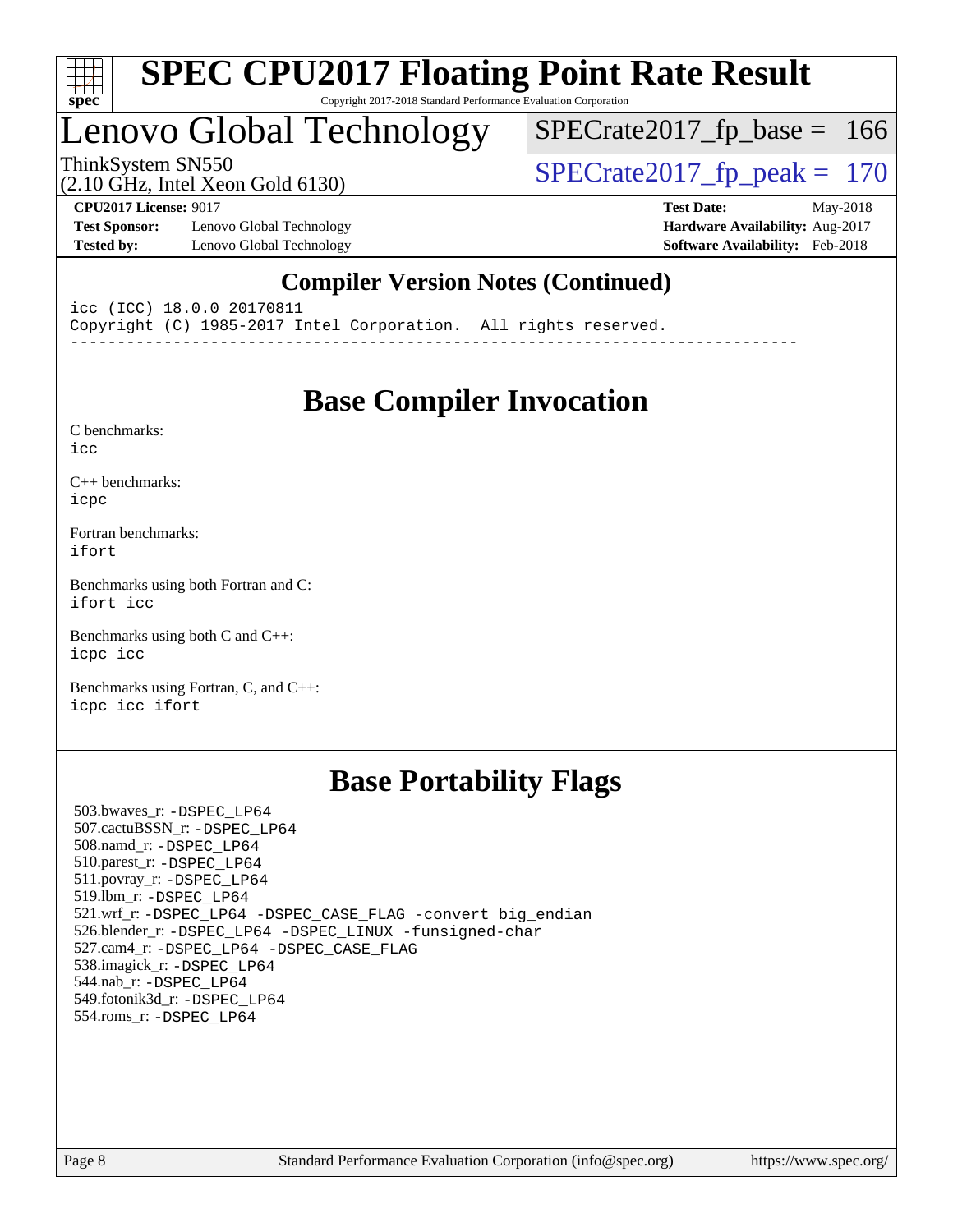

#### **[SPEC CPU2017 Floating Point Rate Result](http://www.spec.org/auto/cpu2017/Docs/result-fields.html#SPECCPU2017FloatingPointRateResult)** Copyright 2017-2018 Standard Performance Evaluation Corporation

# Lenovo Global Technology

ThinkSystem SN550<br>  $\overline{SPECrate2017\_fp\_peak} = 170$  $SPECTate2017_fp\_base = 166$ 

(2.10 GHz, Intel Xeon Gold 6130)

**[Test Sponsor:](http://www.spec.org/auto/cpu2017/Docs/result-fields.html#TestSponsor)** Lenovo Global Technology **[Hardware Availability:](http://www.spec.org/auto/cpu2017/Docs/result-fields.html#HardwareAvailability)** Aug-2017 **[Tested by:](http://www.spec.org/auto/cpu2017/Docs/result-fields.html#Testedby)** Lenovo Global Technology **[Software Availability:](http://www.spec.org/auto/cpu2017/Docs/result-fields.html#SoftwareAvailability)** Feb-2018

**[CPU2017 License:](http://www.spec.org/auto/cpu2017/Docs/result-fields.html#CPU2017License)** 9017 **[Test Date:](http://www.spec.org/auto/cpu2017/Docs/result-fields.html#TestDate)** May-2018

## **[Base Optimization Flags](http://www.spec.org/auto/cpu2017/Docs/result-fields.html#BaseOptimizationFlags)**

#### [C benchmarks](http://www.spec.org/auto/cpu2017/Docs/result-fields.html#Cbenchmarks):

```
-xCORE-AVX2 -ipo -O3 -no-prec-div -qopt-prefetch -ffinite-math-only
-qopt-mem-layout-trans=3
C++ benchmarks: 
-xCORE-AVX2 -ipo -O3 -no-prec-div -qopt-prefetch -ffinite-math-only
-qopt-mem-layout-trans=3
Fortran benchmarks: 
-xCORE-AVX2 -ipo -O3 -no-prec-div -qopt-prefetch -ffinite-math-only
-qopt-mem-layout-trans=3 -nostandard-realloc-lhs -align array32byte
Benchmarks using both Fortran and C: 
-xCORE-AVX2 -ipo -O3 -no-prec-div -qopt-prefetch -ffinite-math-only
-qopt-mem-layout-trans=3 -nostandard-realloc-lhs -align array32byte
Benchmarks using both C and C++: 
-xCORE-AVX2 -ipo -O3 -no-prec-div -qopt-prefetch -ffinite-math-only
-qopt-mem-layout-trans=3
Benchmarks using Fortran, C, and C++: 
-xCORE-AVX2 -ipo -O3 -no-prec-div -qopt-prefetch -ffinite-math-only
```
### [-qopt-mem-layout-trans=3](http://www.spec.org/cpu2017/results/res2018q2/cpu2017-20180612-06965.flags.html#user_CC_CXX_FCbase_f-qopt-mem-layout-trans_de80db37974c74b1f0e20d883f0b675c88c3b01e9d123adea9b28688d64333345fb62bc4a798493513fdb68f60282f9a726aa07f478b2f7113531aecce732043) [-nostandard-realloc-lhs](http://www.spec.org/cpu2017/results/res2018q2/cpu2017-20180612-06965.flags.html#user_CC_CXX_FCbase_f_2003_std_realloc_82b4557e90729c0f113870c07e44d33d6f5a304b4f63d4c15d2d0f1fab99f5daaed73bdb9275d9ae411527f28b936061aa8b9c8f2d63842963b95c9dd6426b8a) [-align array32byte](http://www.spec.org/cpu2017/results/res2018q2/cpu2017-20180612-06965.flags.html#user_CC_CXX_FCbase_align_array32byte_b982fe038af199962ba9a80c053b8342c548c85b40b8e86eb3cc33dee0d7986a4af373ac2d51c3f7cf710a18d62fdce2948f201cd044323541f22fc0fffc51b6)

## **[Base Other Flags](http://www.spec.org/auto/cpu2017/Docs/result-fields.html#BaseOtherFlags)**

[C benchmarks](http://www.spec.org/auto/cpu2017/Docs/result-fields.html#Cbenchmarks):  $-m64 - std = c11$  $-m64 - std = c11$ [C++ benchmarks:](http://www.spec.org/auto/cpu2017/Docs/result-fields.html#CXXbenchmarks) [-m64](http://www.spec.org/cpu2017/results/res2018q2/cpu2017-20180612-06965.flags.html#user_CXXbase_intel_intel64_18.0_af43caccfc8ded86e7699f2159af6efc7655f51387b94da716254467f3c01020a5059329e2569e4053f409e7c9202a7efc638f7a6d1ffb3f52dea4a3e31d82ab) [Fortran benchmarks](http://www.spec.org/auto/cpu2017/Docs/result-fields.html#Fortranbenchmarks): [-m64](http://www.spec.org/cpu2017/results/res2018q2/cpu2017-20180612-06965.flags.html#user_FCbase_intel_intel64_18.0_af43caccfc8ded86e7699f2159af6efc7655f51387b94da716254467f3c01020a5059329e2569e4053f409e7c9202a7efc638f7a6d1ffb3f52dea4a3e31d82ab) [Benchmarks using both Fortran and C](http://www.spec.org/auto/cpu2017/Docs/result-fields.html#BenchmarksusingbothFortranandC):  $-m64$   $-std=cl1$ [Benchmarks using both C and C++](http://www.spec.org/auto/cpu2017/Docs/result-fields.html#BenchmarksusingbothCandCXX):  $-m64 - std= c11$  $-m64 - std= c11$ [Benchmarks using Fortran, C, and C++:](http://www.spec.org/auto/cpu2017/Docs/result-fields.html#BenchmarksusingFortranCandCXX)  $-m64 - std = c11$  $-m64 - std = c11$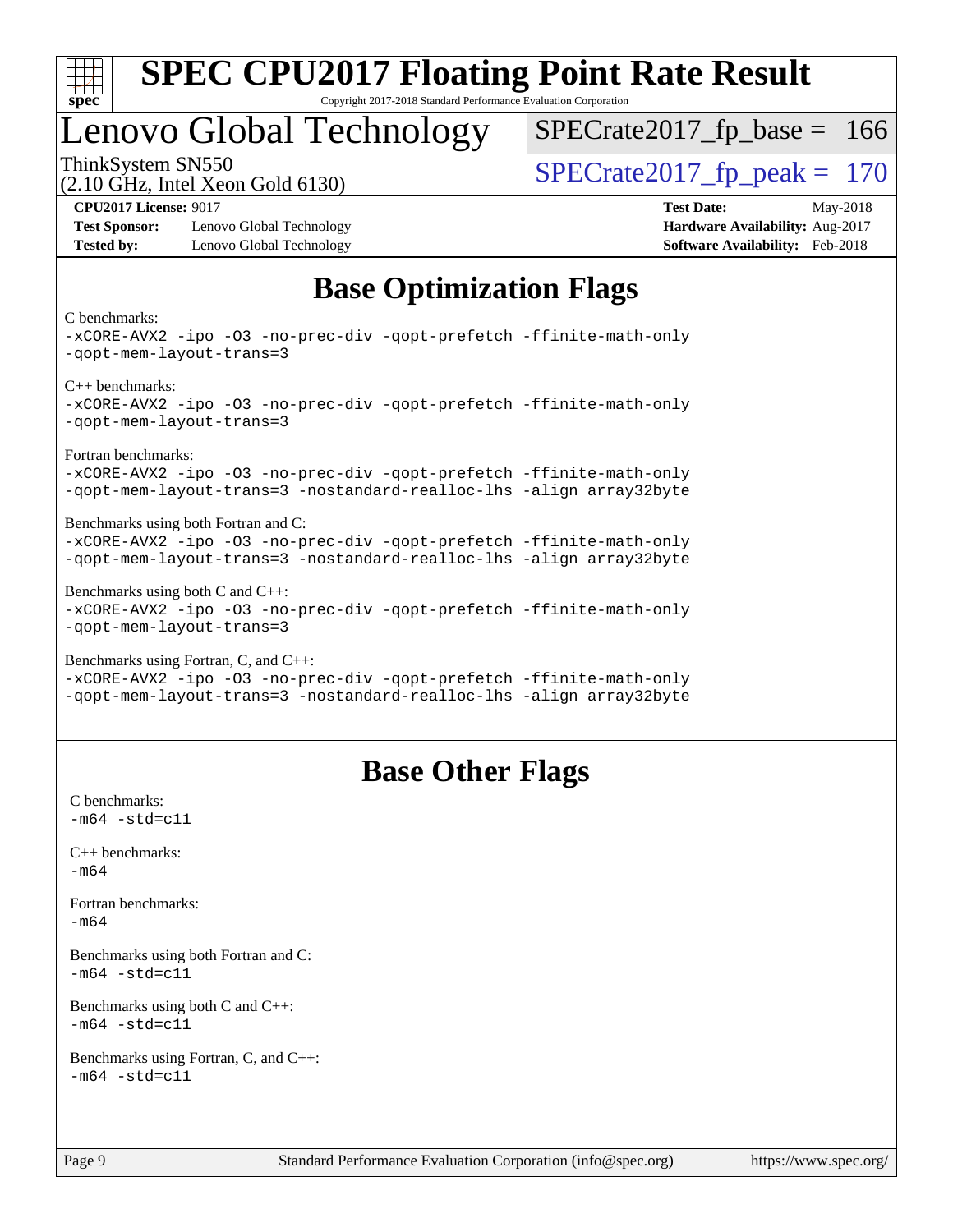

Copyright 2017-2018 Standard Performance Evaluation Corporation

# Lenovo Global Technology

ThinkSystem SN550<br>  $(2.10 \text{ GHz})$  Intel Xeon Gold 6130)  $SPECTate2017_fp\_base = 166$ 

(2.10 GHz, Intel Xeon Gold 6130)

**[Test Sponsor:](http://www.spec.org/auto/cpu2017/Docs/result-fields.html#TestSponsor)** Lenovo Global Technology **[Hardware Availability:](http://www.spec.org/auto/cpu2017/Docs/result-fields.html#HardwareAvailability)** Aug-2017 **[Tested by:](http://www.spec.org/auto/cpu2017/Docs/result-fields.html#Testedby)** Lenovo Global Technology **[Software Availability:](http://www.spec.org/auto/cpu2017/Docs/result-fields.html#SoftwareAvailability)** Feb-2018

**[CPU2017 License:](http://www.spec.org/auto/cpu2017/Docs/result-fields.html#CPU2017License)** 9017 **[Test Date:](http://www.spec.org/auto/cpu2017/Docs/result-fields.html#TestDate)** May-2018

## **[Peak Compiler Invocation](http://www.spec.org/auto/cpu2017/Docs/result-fields.html#PeakCompilerInvocation)**

[C benchmarks](http://www.spec.org/auto/cpu2017/Docs/result-fields.html#Cbenchmarks):

[icc](http://www.spec.org/cpu2017/results/res2018q2/cpu2017-20180612-06965.flags.html#user_CCpeak_intel_icc_18.0_66fc1ee009f7361af1fbd72ca7dcefbb700085f36577c54f309893dd4ec40d12360134090235512931783d35fd58c0460139e722d5067c5574d8eaf2b3e37e92)

[C++ benchmarks:](http://www.spec.org/auto/cpu2017/Docs/result-fields.html#CXXbenchmarks) [icpc](http://www.spec.org/cpu2017/results/res2018q2/cpu2017-20180612-06965.flags.html#user_CXXpeak_intel_icpc_18.0_c510b6838c7f56d33e37e94d029a35b4a7bccf4766a728ee175e80a419847e808290a9b78be685c44ab727ea267ec2f070ec5dc83b407c0218cded6866a35d07)

[Fortran benchmarks](http://www.spec.org/auto/cpu2017/Docs/result-fields.html#Fortranbenchmarks): [ifort](http://www.spec.org/cpu2017/results/res2018q2/cpu2017-20180612-06965.flags.html#user_FCpeak_intel_ifort_18.0_8111460550e3ca792625aed983ce982f94888b8b503583aa7ba2b8303487b4d8a21a13e7191a45c5fd58ff318f48f9492884d4413fa793fd88dd292cad7027ca)

[Benchmarks using both Fortran and C](http://www.spec.org/auto/cpu2017/Docs/result-fields.html#BenchmarksusingbothFortranandC): [ifort](http://www.spec.org/cpu2017/results/res2018q2/cpu2017-20180612-06965.flags.html#user_CC_FCpeak_intel_ifort_18.0_8111460550e3ca792625aed983ce982f94888b8b503583aa7ba2b8303487b4d8a21a13e7191a45c5fd58ff318f48f9492884d4413fa793fd88dd292cad7027ca) [icc](http://www.spec.org/cpu2017/results/res2018q2/cpu2017-20180612-06965.flags.html#user_CC_FCpeak_intel_icc_18.0_66fc1ee009f7361af1fbd72ca7dcefbb700085f36577c54f309893dd4ec40d12360134090235512931783d35fd58c0460139e722d5067c5574d8eaf2b3e37e92)

[Benchmarks using both C and C++:](http://www.spec.org/auto/cpu2017/Docs/result-fields.html#BenchmarksusingbothCandCXX) [icpc](http://www.spec.org/cpu2017/results/res2018q2/cpu2017-20180612-06965.flags.html#user_CC_CXXpeak_intel_icpc_18.0_c510b6838c7f56d33e37e94d029a35b4a7bccf4766a728ee175e80a419847e808290a9b78be685c44ab727ea267ec2f070ec5dc83b407c0218cded6866a35d07) [icc](http://www.spec.org/cpu2017/results/res2018q2/cpu2017-20180612-06965.flags.html#user_CC_CXXpeak_intel_icc_18.0_66fc1ee009f7361af1fbd72ca7dcefbb700085f36577c54f309893dd4ec40d12360134090235512931783d35fd58c0460139e722d5067c5574d8eaf2b3e37e92)

[Benchmarks using Fortran, C, and C++](http://www.spec.org/auto/cpu2017/Docs/result-fields.html#BenchmarksusingFortranCandCXX): [icpc](http://www.spec.org/cpu2017/results/res2018q2/cpu2017-20180612-06965.flags.html#user_CC_CXX_FCpeak_intel_icpc_18.0_c510b6838c7f56d33e37e94d029a35b4a7bccf4766a728ee175e80a419847e808290a9b78be685c44ab727ea267ec2f070ec5dc83b407c0218cded6866a35d07) [icc](http://www.spec.org/cpu2017/results/res2018q2/cpu2017-20180612-06965.flags.html#user_CC_CXX_FCpeak_intel_icc_18.0_66fc1ee009f7361af1fbd72ca7dcefbb700085f36577c54f309893dd4ec40d12360134090235512931783d35fd58c0460139e722d5067c5574d8eaf2b3e37e92) [ifort](http://www.spec.org/cpu2017/results/res2018q2/cpu2017-20180612-06965.flags.html#user_CC_CXX_FCpeak_intel_ifort_18.0_8111460550e3ca792625aed983ce982f94888b8b503583aa7ba2b8303487b4d8a21a13e7191a45c5fd58ff318f48f9492884d4413fa793fd88dd292cad7027ca)

## **[Peak Portability Flags](http://www.spec.org/auto/cpu2017/Docs/result-fields.html#PeakPortabilityFlags)**

Same as Base Portability Flags

## **[Peak Optimization Flags](http://www.spec.org/auto/cpu2017/Docs/result-fields.html#PeakOptimizationFlags)**

[C benchmarks](http://www.spec.org/auto/cpu2017/Docs/result-fields.html#Cbenchmarks):

 519.lbm\_r: [-prof-gen](http://www.spec.org/cpu2017/results/res2018q2/cpu2017-20180612-06965.flags.html#user_peakPASS1_CFLAGSPASS1_LDFLAGS519_lbm_r_prof_gen_5aa4926d6013ddb2a31985c654b3eb18169fc0c6952a63635c234f711e6e63dd76e94ad52365559451ec499a2cdb89e4dc58ba4c67ef54ca681ffbe1461d6b36)(pass 1) [-prof-use](http://www.spec.org/cpu2017/results/res2018q2/cpu2017-20180612-06965.flags.html#user_peakPASS2_CFLAGSPASS2_LDFLAGS519_lbm_r_prof_use_1a21ceae95f36a2b53c25747139a6c16ca95bd9def2a207b4f0849963b97e94f5260e30a0c64f4bb623698870e679ca08317ef8150905d41bd88c6f78df73f19)(pass 2) [-ipo](http://www.spec.org/cpu2017/results/res2018q2/cpu2017-20180612-06965.flags.html#user_peakPASS1_COPTIMIZEPASS2_COPTIMIZE519_lbm_r_f-ipo) [-xCORE-AVX2](http://www.spec.org/cpu2017/results/res2018q2/cpu2017-20180612-06965.flags.html#user_peakPASS2_COPTIMIZE519_lbm_r_f-xCORE-AVX2) [-O3](http://www.spec.org/cpu2017/results/res2018q2/cpu2017-20180612-06965.flags.html#user_peakPASS1_COPTIMIZEPASS2_COPTIMIZE519_lbm_r_f-O3) [-no-prec-div](http://www.spec.org/cpu2017/results/res2018q2/cpu2017-20180612-06965.flags.html#user_peakPASS1_COPTIMIZEPASS2_COPTIMIZE519_lbm_r_f-no-prec-div) [-qopt-prefetch](http://www.spec.org/cpu2017/results/res2018q2/cpu2017-20180612-06965.flags.html#user_peakPASS1_COPTIMIZEPASS2_COPTIMIZE519_lbm_r_f-qopt-prefetch) [-ffinite-math-only](http://www.spec.org/cpu2017/results/res2018q2/cpu2017-20180612-06965.flags.html#user_peakPASS1_COPTIMIZEPASS2_COPTIMIZE519_lbm_r_f_finite_math_only_cb91587bd2077682c4b38af759c288ed7c732db004271a9512da14a4f8007909a5f1427ecbf1a0fb78ff2a814402c6114ac565ca162485bbcae155b5e4258871) [-qopt-mem-layout-trans=3](http://www.spec.org/cpu2017/results/res2018q2/cpu2017-20180612-06965.flags.html#user_peakPASS1_COPTIMIZEPASS2_COPTIMIZE519_lbm_r_f-qopt-mem-layout-trans_de80db37974c74b1f0e20d883f0b675c88c3b01e9d123adea9b28688d64333345fb62bc4a798493513fdb68f60282f9a726aa07f478b2f7113531aecce732043) 538.imagick\_r: [-xCORE-AVX2](http://www.spec.org/cpu2017/results/res2018q2/cpu2017-20180612-06965.flags.html#user_peakCOPTIMIZE538_imagick_r_f-xCORE-AVX2) [-ipo](http://www.spec.org/cpu2017/results/res2018q2/cpu2017-20180612-06965.flags.html#user_peakCOPTIMIZE538_imagick_r_f-ipo) [-O3](http://www.spec.org/cpu2017/results/res2018q2/cpu2017-20180612-06965.flags.html#user_peakCOPTIMIZE538_imagick_r_f-O3) [-no-prec-div](http://www.spec.org/cpu2017/results/res2018q2/cpu2017-20180612-06965.flags.html#user_peakCOPTIMIZE538_imagick_r_f-no-prec-div) [-qopt-prefetch](http://www.spec.org/cpu2017/results/res2018q2/cpu2017-20180612-06965.flags.html#user_peakCOPTIMIZE538_imagick_r_f-qopt-prefetch) [-ffinite-math-only](http://www.spec.org/cpu2017/results/res2018q2/cpu2017-20180612-06965.flags.html#user_peakCOPTIMIZE538_imagick_r_f_finite_math_only_cb91587bd2077682c4b38af759c288ed7c732db004271a9512da14a4f8007909a5f1427ecbf1a0fb78ff2a814402c6114ac565ca162485bbcae155b5e4258871) [-qopt-mem-layout-trans=3](http://www.spec.org/cpu2017/results/res2018q2/cpu2017-20180612-06965.flags.html#user_peakCOPTIMIZE538_imagick_r_f-qopt-mem-layout-trans_de80db37974c74b1f0e20d883f0b675c88c3b01e9d123adea9b28688d64333345fb62bc4a798493513fdb68f60282f9a726aa07f478b2f7113531aecce732043) 544.nab\_r: Same as 519.lbm\_r [C++ benchmarks:](http://www.spec.org/auto/cpu2017/Docs/result-fields.html#CXXbenchmarks) [-prof-gen](http://www.spec.org/cpu2017/results/res2018q2/cpu2017-20180612-06965.flags.html#user_CXXpeak_prof_gen_5aa4926d6013ddb2a31985c654b3eb18169fc0c6952a63635c234f711e6e63dd76e94ad52365559451ec499a2cdb89e4dc58ba4c67ef54ca681ffbe1461d6b36)(pass 1) [-prof-use](http://www.spec.org/cpu2017/results/res2018q2/cpu2017-20180612-06965.flags.html#user_CXXpeak_prof_use_1a21ceae95f36a2b53c25747139a6c16ca95bd9def2a207b4f0849963b97e94f5260e30a0c64f4bb623698870e679ca08317ef8150905d41bd88c6f78df73f19)(pass 2) [-ipo](http://www.spec.org/cpu2017/results/res2018q2/cpu2017-20180612-06965.flags.html#user_CXXpeak_f-ipo) [-xCORE-AVX2](http://www.spec.org/cpu2017/results/res2018q2/cpu2017-20180612-06965.flags.html#user_CXXpeak_f-xCORE-AVX2) [-O3](http://www.spec.org/cpu2017/results/res2018q2/cpu2017-20180612-06965.flags.html#user_CXXpeak_f-O3) [-no-prec-div](http://www.spec.org/cpu2017/results/res2018q2/cpu2017-20180612-06965.flags.html#user_CXXpeak_f-no-prec-div) [-qopt-prefetch](http://www.spec.org/cpu2017/results/res2018q2/cpu2017-20180612-06965.flags.html#user_CXXpeak_f-qopt-prefetch) [-ffinite-math-only](http://www.spec.org/cpu2017/results/res2018q2/cpu2017-20180612-06965.flags.html#user_CXXpeak_f_finite_math_only_cb91587bd2077682c4b38af759c288ed7c732db004271a9512da14a4f8007909a5f1427ecbf1a0fb78ff2a814402c6114ac565ca162485bbcae155b5e4258871) [-qopt-mem-layout-trans=3](http://www.spec.org/cpu2017/results/res2018q2/cpu2017-20180612-06965.flags.html#user_CXXpeak_f-qopt-mem-layout-trans_de80db37974c74b1f0e20d883f0b675c88c3b01e9d123adea9b28688d64333345fb62bc4a798493513fdb68f60282f9a726aa07f478b2f7113531aecce732043) [Fortran benchmarks](http://www.spec.org/auto/cpu2017/Docs/result-fields.html#Fortranbenchmarks): **(Continued on next page)**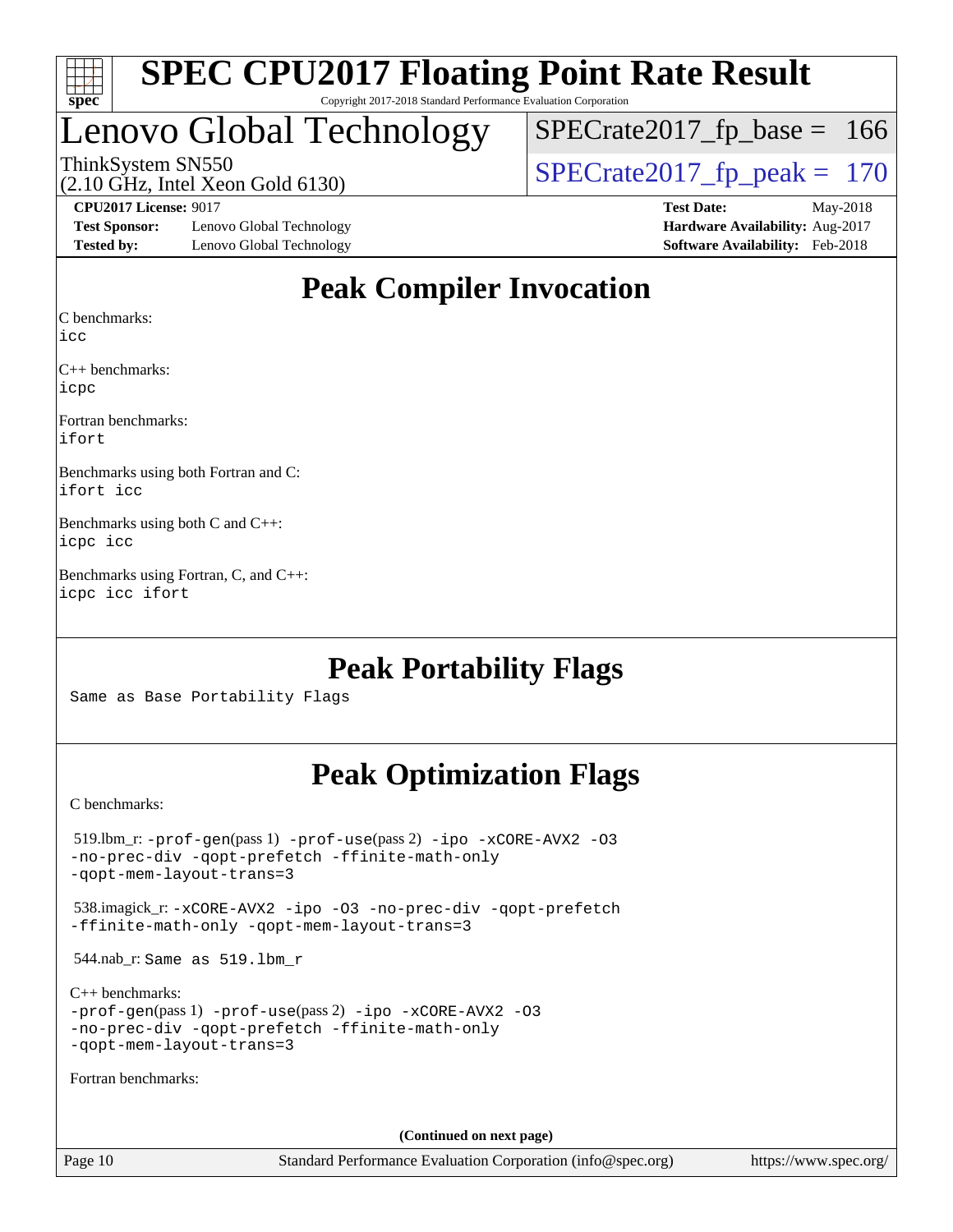

Copyright 2017-2018 Standard Performance Evaluation Corporation

# Lenovo Global Technology

ThinkSystem SN550<br>  $(2.10 \text{ GHz})$  Intel Xeon Gold 6130) [SPECrate2017\\_fp\\_base =](http://www.spec.org/auto/cpu2017/Docs/result-fields.html#SPECrate2017fpbase) 166

(2.10 GHz, Intel Xeon Gold 6130)

**[Test Sponsor:](http://www.spec.org/auto/cpu2017/Docs/result-fields.html#TestSponsor)** Lenovo Global Technology **[Hardware Availability:](http://www.spec.org/auto/cpu2017/Docs/result-fields.html#HardwareAvailability)** Aug-2017 **[Tested by:](http://www.spec.org/auto/cpu2017/Docs/result-fields.html#Testedby)** Lenovo Global Technology **[Software Availability:](http://www.spec.org/auto/cpu2017/Docs/result-fields.html#SoftwareAvailability)** Feb-2018

**[CPU2017 License:](http://www.spec.org/auto/cpu2017/Docs/result-fields.html#CPU2017License)** 9017 **[Test Date:](http://www.spec.org/auto/cpu2017/Docs/result-fields.html#TestDate)** May-2018

# **[Peak Optimization Flags \(Continued\)](http://www.spec.org/auto/cpu2017/Docs/result-fields.html#PeakOptimizationFlags)**

| 503.bwaves_r: -xCORE-AVX2 -ipo -03 -no-prec-div -qopt-prefetch<br>-ffinite-math-only -qopt-mem-layout-trans=3<br>-nostandard-realloc-lhs -align array32byte                                     |                                                                     |
|-------------------------------------------------------------------------------------------------------------------------------------------------------------------------------------------------|---------------------------------------------------------------------|
| 549.fotonik3d_r: Same as 503.bwaves_r                                                                                                                                                           |                                                                     |
| 554.roms_r:-prof-gen(pass 1) -prof-use(pass 2) -ipo -xCORE-AVX2 -03<br>-no-prec-div -qopt-prefetch -ffinite-math-only<br>-qopt-mem-layout-trans=3 -nostandard-realloc-lhs<br>-align array32byte |                                                                     |
| Benchmarks using both Fortran and C:<br>-prof-gen(pass 1) -prof-use(pass 2) -ipo -xCORE-AVX2 -03<br>-no-prec-div -qopt-prefetch -ffinite-math-only                                              | -qopt-mem-layout-trans=3 -nostandard-realloc-lhs -align array32byte |
| Benchmarks using both C and C++:<br>-prof-gen(pass 1) -prof-use(pass 2) -ipo -xCORE-AVX2 -03<br>-no-prec-div -qopt-prefetch -ffinite-math-only<br>-qopt-mem-layout-trans=3                      |                                                                     |
| Benchmarks using Fortran, C, and C++:<br>-prof-gen(pass 1) -prof-use(pass 2) -ipo -xCORE-AVX2 -03<br>-no-prec-div -qopt-prefetch -ffinite-math-only                                             | -qopt-mem-layout-trans=3 -nostandard-realloc-lhs -align array32byte |
|                                                                                                                                                                                                 | <b>Peak Other Flags</b>                                             |
| C benchmarks:<br>$-m64 - std= c11$                                                                                                                                                              |                                                                     |
| $C++$ benchmarks:<br>$-m64$                                                                                                                                                                     |                                                                     |
| Fortran benchmarks:                                                                                                                                                                             |                                                                     |
| $-m64$                                                                                                                                                                                          |                                                                     |
| Benchmarks using both Fortran and C:<br>m64 -std=c11                                                                                                                                            |                                                                     |
| Benchmarks using both C and C++:<br>$-m64 - std= c11$                                                                                                                                           |                                                                     |
|                                                                                                                                                                                                 | (Continued on next page)                                            |

<https://www.spec.org/>